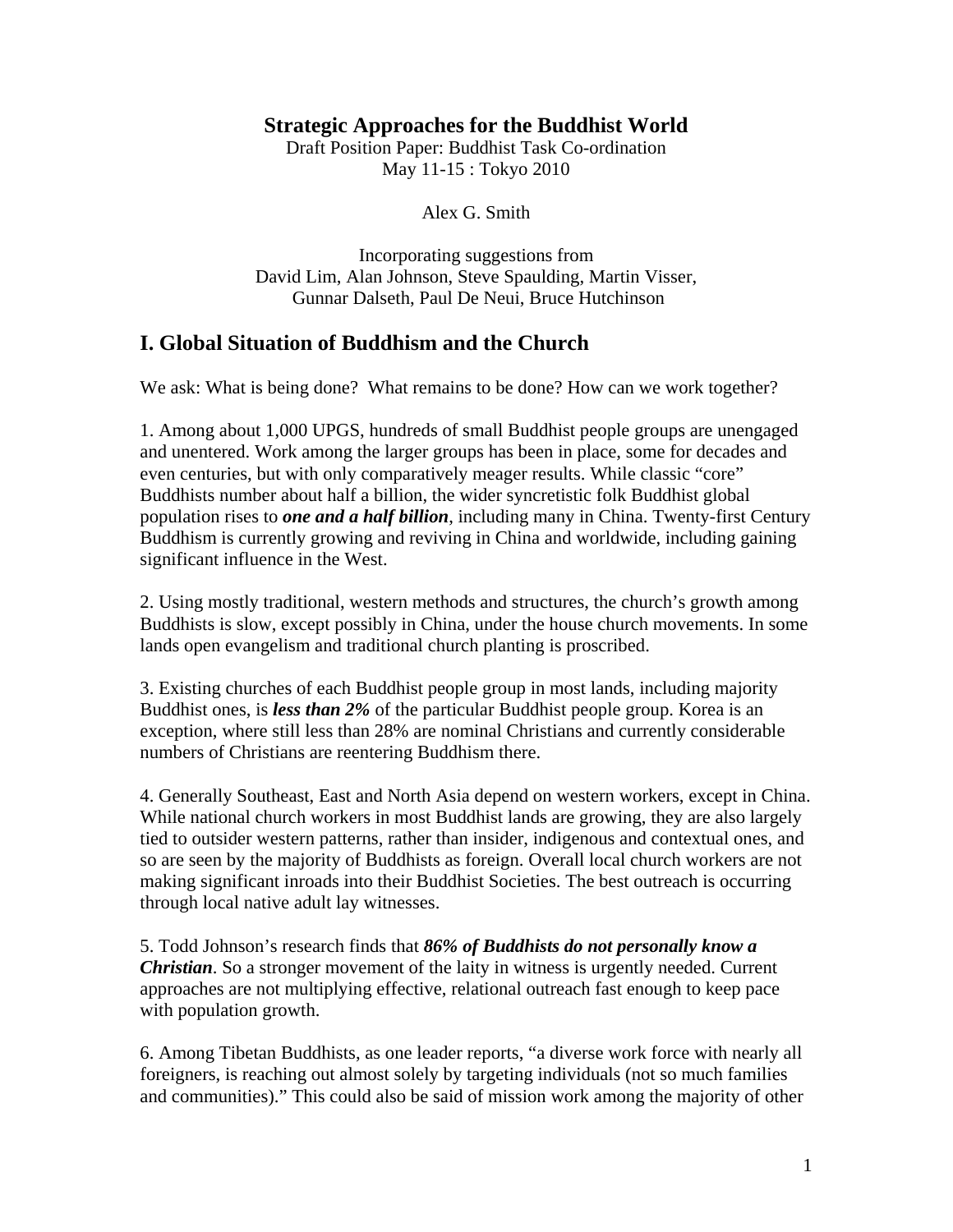Buddhists in Asia. A greater focus on affecting whole families and social networks is a priority for future strategy.

## **II. Networking Needs: SEANET Perspective**

For thirteen years SEANET has been a networking platform for the majority of Buddhist peoples. For even longer, CAF (Central Asia Fellowship) has successfully networked exclusively for the Tibetan Buddhists.

The SEANET network certainly is a good place to start—in terms of seeking to find relevant strategies for reaching the broader Buddhist world, and by this, we mean:

1. A Broad Forum: Our annual meeting in Chiang Mai, which brings together some of the best, brightest minds and extensive experience in working with a wide range of Buddhists, as well as representatives of the churches in about a dozen or more Asian nations. More representation from the Mahayana world would increase the coverage.

2. Research and Resources: Our growing library of current resources is primarily on better ways of reaching, touching, praying for and communicating effectively with Buddhists about the Gospel. Every year we publish a solid text on emerging missiology on reaching the Buddhist world—which is an edited result of a collection of about ten scholarly papers presented at each annual 'academic forum,' held on the first two days of our network meeting. Each year we now have a dominant theme which makes this library a growing set of thematic texts on current issues in reaching Buddhists.

3. Synergistic Cooperation: A degree of synergy with various key movements out there, like the global 'house-church movement' or 'church-planting movements' of which some in our leadership have certainly been a part in recent years. The annual meetings have had some of the best teacher/trainers with us in this regard as well. We also have interest in 'insider movements' and other means of 'allowing Christ to be born' in these cultures, many of which have virtually no 'church' to speak of, and if they do, it is often only an extractionist model, which leaves the bulk of the cultures untouched by Christ. We've also had good connections with global and regional-level researchers—to better understand the global demographics and other 'people movements' in today's rapidly changing world.

4. Local Ownership: We are seeking increased ownership of 'reaching Buddhists' in the main countries which have them, like Thailand and Japan (and many others). As a result there are on-the-ground practitioners of evangelism, church planting, prayer and other forms of 'nation-discipling' throughout the region. These workers come to our annual meetings and are increasingly accountable to the network for any goals and progress they are able to make in their contexts. These are the local Country Core Teams.

5. Balanced Strategy Teams: A practical priority is to develop balanced strategy teams in each Buddhist nation. Team members use gifts and expertise to identify and enter each people group, and to initiate strategies for multiplying movements in cooperation with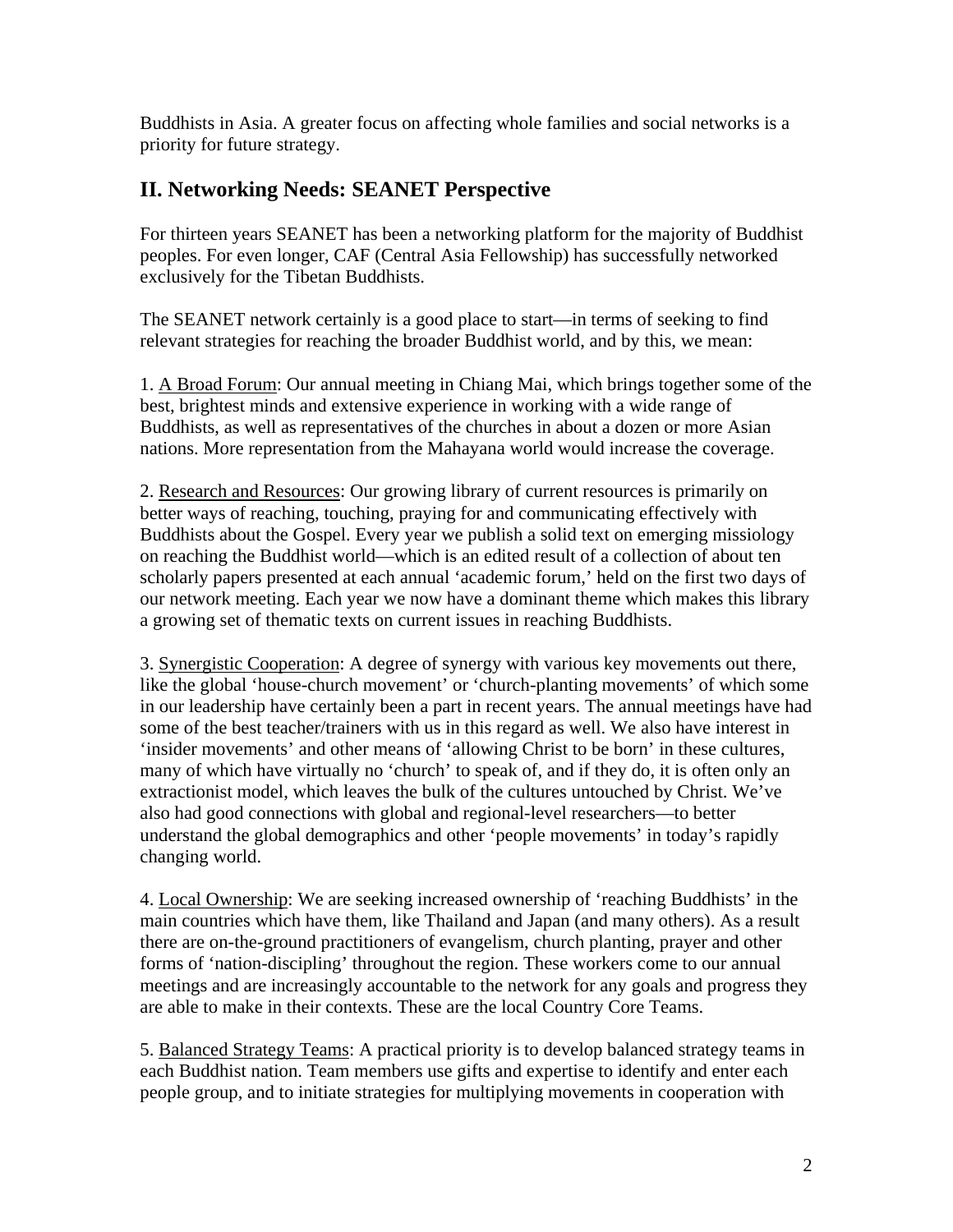local churches and mission groups. The goal is to have functioning Core Teams of these facilitators and implementers in each country where significant Buddhist populations are located. There is still a long way to go in mobilizing local prayer, training, strategy implementation and evaluative analysis. But this has started already in some nations.

## **III. Suggested Strategy**

On the broader horizon and a wider scale, strategic approaches for accomplishing the task need to be researched, refined, defined and applied with definite real experiments.

1. Our Primary Plan: Seanet attendees have already started to form strategic plans to reach each of their respective Buddhist-majority nations. A group was initiated to reach Western Buddhists. If we can expand our network, we may be able to coordinate the groups so that each tries to reach the top 25 Buddhist-majority peoples in the world (as counted in Todd Johnson's updated list). Note particularly that our strategic plans are done mainly by INSIDERS /nationals. Why? Because we believe that the most strategic way to reach Buddhists is "*insider movements*."

2. Existing National Plans: In some Buddhist-majority lands, national plans for reaching their peoples are already in place. In such cases SEANET can help to develop local expressions that serve those goals by encouraging the existing church to

- a). Become more context-sensitive in the way they share the message and construct church life
- b). Legitimize and encourage more highly contextualized outreach attempts or experiments in insider movements alongside their traditional work
- c). Influence the training curriculums to include things relating to insider movements, contextualization, and more rapidly expanding church movements.

3. Assisting Existing Church Movements: Insider Movements have great potential to multiply rapidly by developing modes of the Christian faith that are not bound by traditional western forms already present. This needs to be taught to the current churches. SEANET might also encourage existing church movements to face the issues of their own contexts, and to train leaders for more highly contextualized styles of multiplication, as well as for the traditional modes. This requires existing churches to make significant changes

- a). Freeing and training lay persons for magnified service
- b). Reducing the power and control of the professional clergy
- c). Recognizing and rejecting western influence to accommodate local outsiders. .

4. Our Mission Strategy: Set up Christ-centered *transformational development centers* (TDCs where God's shalom/kingdom prevails) through "*insider movements*" (IM) in the world. IM consists of three methods: church multiplication movements (CMM), contextualized self-theologizing, and community development/transformation. We simply need to follow Jesus' missionary-sending method in Luke 10:1-20, and multiply His disciples through empowering a local "person of peace" in each community to do it! This is God's simple master-plan for all peoples to receive His good news most